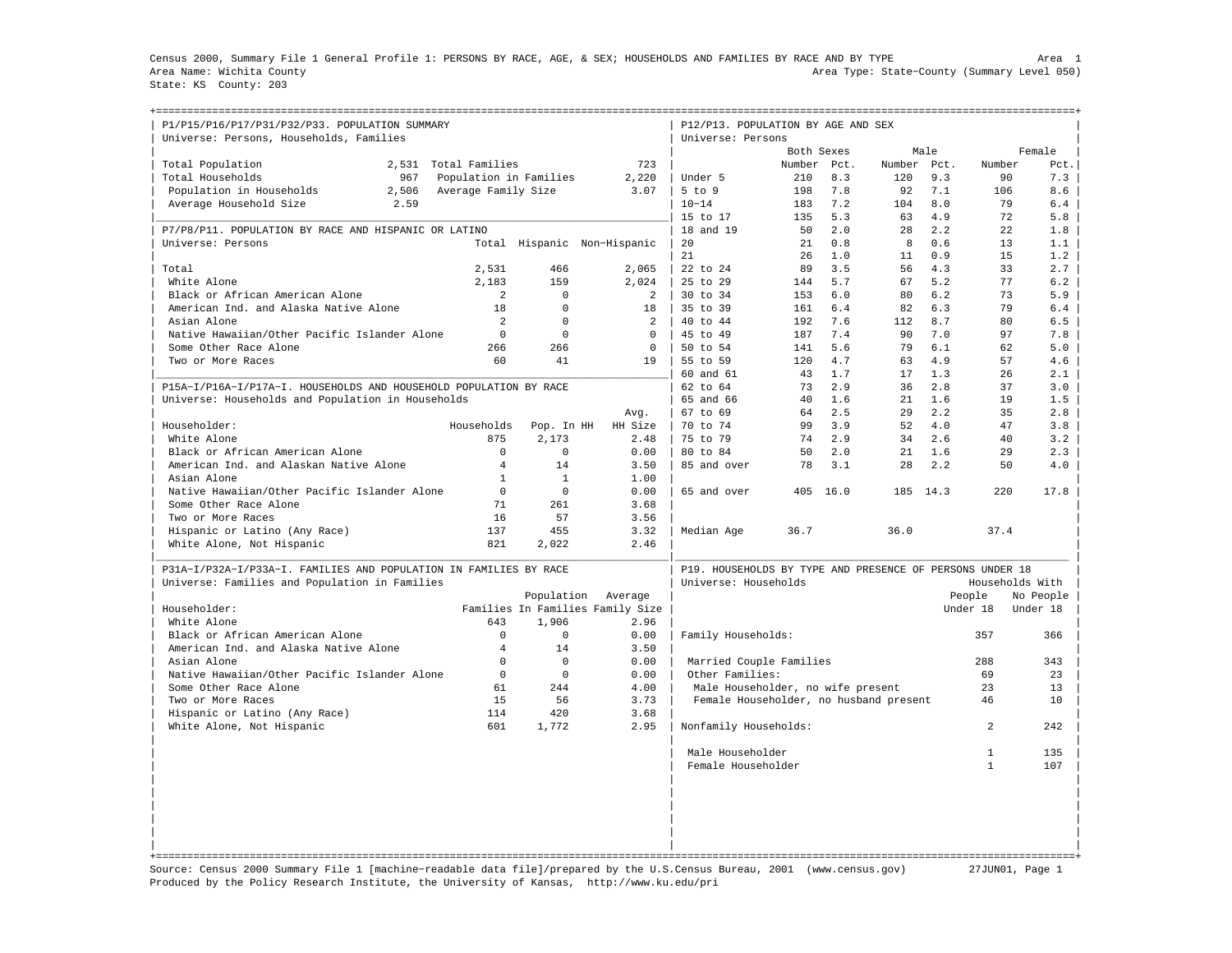State: KS County: 203

+===================================================================================================================================================+

| P34/P35. FAMILY TYPE BY PRESENCE AND AGE                          |            |                                  | P27/P30. RELATIONSHIP BY HOUSEHOLD TYPE        |              |                      | P28. RELATIONSHIP BY HOUSEHOLD TYPE      |                     |
|-------------------------------------------------------------------|------------|----------------------------------|------------------------------------------------|--------------|----------------------|------------------------------------------|---------------------|
| OF OWN AND RELATED CHILDREN                                       |            |                                  | Universe: Persons                              |              |                      | FOR THE POPULATION UNDER 18              |                     |
| Universe: Families                                                |            |                                  |                                                | Total        |                      | 65 and Over   Universe: Persons under 18 |                     |
|                                                                   |            | With Own With Related            | Population in Households:                      | 2,506        | 380                  |                                          |                     |
|                                                                   | Children   | Children                         | In Family Households:                          | 2,245        | 283                  | Total:                                   | 726                 |
| Married Couple Families:                                          | 631        | 631                              | Householder:                                   | 723          | 162                  | In Households:                           | 726                 |
| Own Children Under 18:                                            | 277        | 286                              | Male                                           | 639          | 147                  | Householder or Spouse                    | $\overline{2}$      |
| Under 6 Only                                                      | 66         | 70                               | Female                                         | 84           | 15                   | Related Child:                           | 717                 |
| Under 6 and 6 to 17                                               | 60         | 63                               | Spouse                                         | 631          | 116                  | Own Child:                               | 683                 |
| No Own Children Under 18                                          | 354        | 345                              | Parent                                         | $5^{\circ}$  | $\mathbf{1}$         | In Married Couple Family                 | 575                 |
|                                                                   |            |                                  | Child:                                         | 789          |                      | In Other Family                          |                     |
| Other Families:                                                   |            |                                  | Natural born or adopted                        | 756          |                      | (No Spouse Present):                     | 108                 |
| Male Householder, No Spouse Present                               |            |                                  | Step                                           | 33           |                      | Male Householder                         | 33                  |
| Own Children Under 18:                                            | 19         | 23                               | Grandchild                                     | 21           |                      | Female Householder                       | 75                  |
| Under 6                                                           |            | $\overline{3}$<br>$\overline{a}$ | Brother or Sister                              | 12           |                      | Other Relatives:                         | 34                  |
| Under 6 and 6 to 17                                               |            | 5<br>$\overline{7}$              | Other relatives                                | 39           | $\overline{3}$       | Grandchild                               | 17                  |
| No Own Children Under 18                                          | 17         | 13                               | Nonrelatives                                   | 2.5          | $\mathbf{1}$         | Other relatives                          | 17                  |
| Female Householder, No Spouse Present                             |            |                                  | In Nonfamily Households:                       | 261          | 97                   | Nonrelatives                             | 7                   |
| Own Children Under 18:                                            |            | 46<br>43                         | Male Householder:                              | 136          | 26                   | In Group Quarters                        | $\mathsf{O}\xspace$ |
| Under 6 Only                                                      | 12         | 13                               | Living alone                                   | 122          | 26                   | Institutional                            | $\mathsf 0$         |
| Under 6 and 6 to 17                                               |            | 9<br>10                          | Not living alone                               | 14           | $\mathbf 0$          | Noninstitutional                         | $\mathsf{O}\xspace$ |
| No Own Children Under 18                                          | 13         | 10                               | Female Householder:                            | 108          | 71                   |                                          |                     |
|                                                                   |            |                                  | Living alone                                   | 107          | 71                   |                                          |                     |
|                                                                   |            |                                  | Not living alone                               | $\mathbf{1}$ | $\Omega$<br>$\Omega$ | P18. HOUSEHOLD SIZE, HOUSEHOLD TYPE      |                     |
|                                                                   |            |                                  | Nonrelatives                                   | 17           |                      | AND PRESENCE OF OWN CHILDREN             |                     |
|                                                                   |            |                                  |                                                |              |                      | Universe: Households                     |                     |
| P21. HOUSEHOLD TYPE BY AGE OF HOUSEHOLDER<br>Universe: Households |            |                                  | Pop. in Group Quarters:<br>Institutional       | 25<br>25     | 25<br>25             | 1-Person Households:                     | 229                 |
|                                                                   |            |                                  |                                                | $\Omega$     | $\Omega$             |                                          |                     |
|                                                                   | Family     | Nonfamily                        | Noninstitutional                               |              |                      | Male Householder<br>Female Householder   | 122<br>107          |
| Householder Age:                                                  | Households | Households                       |                                                |              |                      | 2 or More Person Households:             | 738                 |
| 15 to 24                                                          | 27         | 25                               | PCT14. HOUSEHOLDS BY SEX OF UNMARRIED PARTNERS |              |                      | Family Households:                       | 723                 |
| 25 to 34                                                          | 131        | 22                               | Universe: Households                           |              |                      | Married couple families:                 | 631                 |
| 35 to 44                                                          | 159        | 40                               |                                                |              |                      | With Own Child. Under 18                 | 277                 |
| 45 to 54                                                          | 147        | 29                               | Unmarried Partner Households:                  |              | 17                   | No Own Child. Under 18                   | 354                 |
| 55 to 64                                                          | 97         | 31                               | Male householder and male partner              |              | $\Omega$             | Other Families                           |                     |
| 65 to 74                                                          | 94         | 31                               | Male householder and female partner            |              | 13                   | (No spouse present):                     | 92                  |
| 75 to 84                                                          | 48         | 40                               | Female householder and female partner          |              | $\mathbf{1}$         | Male Householder:                        | 36                  |
| 85 and over                                                       | 20         | 26                               | Female householder and male partner            |              | $\overline{3}$       | With Own Child. Under 18                 | 19                  |
|                                                                   |            |                                  | All Other Households                           |              | 950                  | No Own Child. Under 18                   | 17                  |
|                                                                   |            |                                  |                                                |              |                      | Female Householder                       | 56                  |
|                                                                   |            |                                  |                                                |              |                      | With Own Child. Under 18                 | 43                  |
|                                                                   |            |                                  |                                                |              |                      | No Own Child. Under 18                   | 13                  |
|                                                                   |            |                                  |                                                |              |                      | Nonfamily Households:                    | 15                  |
|                                                                   |            |                                  |                                                |              |                      | Male Householder                         | 14                  |
|                                                                   |            |                                  |                                                |              |                      | Female Householder                       | $\mathbf{1}$        |
|                                                                   |            |                                  |                                                |              |                      |                                          |                     |
|                                                                   |            |                                  |                                                |              |                      |                                          |                     |
|                                                                   |            |                                  |                                                |              |                      |                                          |                     |
|                                                                   |            |                                  |                                                |              |                      |                                          |                     |
|                                                                   |            |                                  |                                                |              |                      |                                          |                     |
|                                                                   |            |                                  |                                                |              |                      |                                          |                     |
|                                                                   |            |                                  |                                                |              |                      |                                          |                     |
|                                                                   |            |                                  |                                                |              |                      |                                          |                     |
|                                                                   |            |                                  |                                                |              |                      |                                          |                     |
|                                                                   |            |                                  |                                                |              |                      |                                          |                     |

Source: Census 2000 Summary File 1 [machine−readable data file]/prepared by the U.S.Census Bureau, 2001 (www.census.gov) 27JUN01, Page 2 Produced by the Policy Research Institute, the University of Kansas, http://www.ku.edu/pri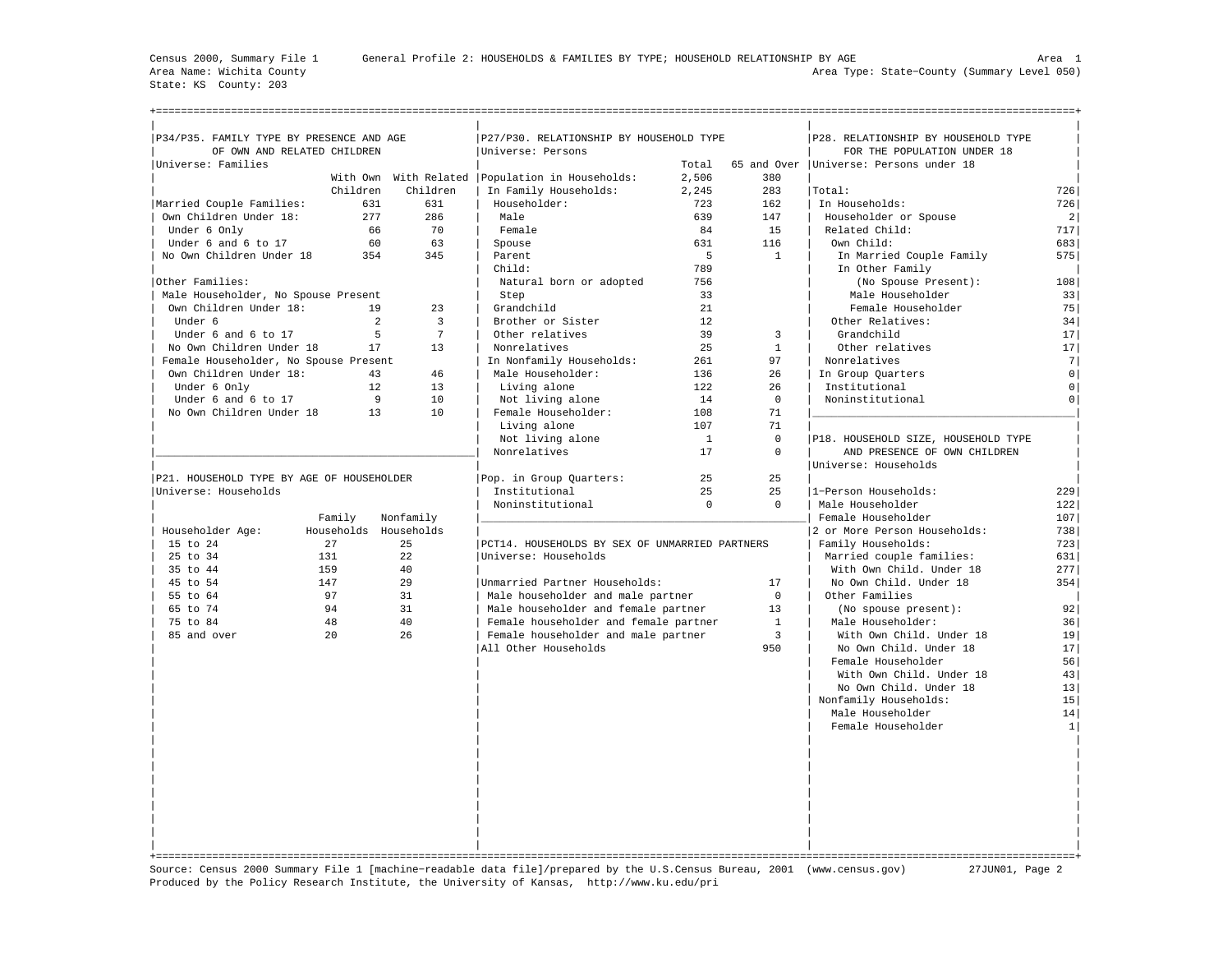Census 2000, Summary File 1 General Profile 3: HOUSING UNIT TENURE, VACANCY TYPE, HOUSEHOLD SIZE, HOUSEHOLDER RACE/AGE Area 1 Area Name: Wichita County Area Type: State−County (Summary Level 050) State: KS County: 203

+===================================================================================================================================================+

| H1/H3/H4/H5/H10/H11/H12. HOUSING UNITS AND HOUSEHOLD                                                 |          |         |                |                    |          |                |                      | P26/H13. HOUSEHOLD SIZE BY HOUSEHOLD TYPE |                     |                                                                                       |        |                |                |                 |
|------------------------------------------------------------------------------------------------------|----------|---------|----------------|--------------------|----------|----------------|----------------------|-------------------------------------------|---------------------|---------------------------------------------------------------------------------------|--------|----------------|----------------|-----------------|
| POPULATION BY TENURE; VACANCY STATUS BY TYPE                                                         |          |         |                |                    |          |                | Universe: Households |                                           |                     |                                                                                       |        |                |                |                 |
| Universe: Housing Units and Population                                                               |          |         |                |                    |          |                |                      |                                           |                     |                                                                                       |        |                |                |                 |
|                                                                                                      |          |         |                | Average            |          |                |                      | Total                                     |                     | Family                                                                                |        |                | Nonfamily      |                 |
| Universe:                                                                                            | Units    | Percent |                | Population HH Size |          | Household Size |                      | Households                                | Percent             | Households Percent                                                                    |        |                | Households     | Percent         |
| Total:                                                                                               | 1,119    | 100.0   |                |                    |          | 1-Person       |                      | 229                                       | 23.7                | N/A                                                                                   |        |                | 229            | 93.9            |
| Occupied                                                                                             | 967      | 86.4    | 2,506          |                    | 2.59     | 2-Person       |                      | 355                                       | 36.7                | 342                                                                                   | 47.3   |                | 13             | 5.3             |
| Owner occupied                                                                                       | 716      | 64.0    | 1,878          |                    | 2.62     | 3-Person       |                      | 141                                       | 14.6                | 139                                                                                   | 19.2   |                | $\overline{a}$ | 0.8             |
| Renter occupied                                                                                      | 251      | 22.4    | 628            |                    | 2.50     | 4-Person       |                      | 128                                       | 13.2                | 128                                                                                   | 17.7   |                | $\Omega$       | 0.0             |
| Vacant                                                                                               | 152      | 13.6    |                |                    |          | 5-Person       |                      | 77                                        | 8.0                 | 77                                                                                    | 10.7   |                | $\Omega$       | 0.0             |
| For rent                                                                                             | 44       | 3.9     |                |                    |          | 6-Person       |                      | 2.2.                                      | 2.3                 | 2.2.                                                                                  | 3.0    |                | $\Omega$       | 0.0             |
| For sale only                                                                                        | 14       | 1.3     |                |                    |          |                | 7 or more Person     | 15                                        | 1.6                 | 15                                                                                    | 2.1    |                | $\Omega$       | 0.0             |
| Rented or sold,                                                                                      |          |         |                |                    |          |                |                      |                                           |                     |                                                                                       |        |                |                |                 |
| not occupied                                                                                         | 5        | 0.4     |                |                    |          |                |                      |                                           |                     |                                                                                       |        |                |                |                 |
| Seasonal, recreational, or                                                                           |          |         |                |                    |          |                |                      |                                           |                     |                                                                                       |        |                |                |                 |
| occasional use                                                                                       | 2.4      | 2.1     |                |                    |          |                |                      |                                           |                     |                                                                                       |        |                |                |                 |
| For migrant worker                                                                                   | $\Omega$ | 0.0     |                |                    |          |                |                      |                                           |                     |                                                                                       |        |                |                |                 |
| Other                                                                                                | 65       | 5.8     |                |                    |          |                |                      |                                           |                     |                                                                                       |        |                |                |                 |
|                                                                                                      |          |         |                |                    |          |                |                      |                                           |                     |                                                                                       |        |                |                |                 |
| H6/H7, HOUSING UNITS BY HOUSEHOLDER'S RACE BY HISPANIC OR LATINO<br>Universe: Occupied Housing Units |          |         |                |                    |          |                |                      |                                           |                     | PCT15. NONRELATIVES BY HOUSEHOLD TYPE<br>Universe: Nonrelatives                       |        |                |                |                 |
|                                                                                                      |          |         |                |                    |          |                |                      |                                           |                     |                                                                                       |        | Family         |                | Nonfamily       |
| Race of Householder                                                                                  |          |         | Total          |                    |          | Hispanic       |                      | Non-Hispanic                              | Nonrelatives        |                                                                                       |        | Households     |                | Households      |
| Total                                                                                                |          |         | 967            | 100.0              | 137      | 100.0          |                      | 830<br>100.0                              |                     | Roomer or boarder                                                                     |        | $\overline{4}$ |                | $\overline{3}$  |
| White Alone                                                                                          |          |         | 875            | 90.5               | 54       | 39.4           |                      | 821<br>98.9                               |                     | Housemate or roommate                                                                 |        | $\Omega$       |                | $\overline{4}$  |
| Black/African American Alone                                                                         |          |         | $\Omega$       | 0.0                | $\Omega$ | 0.0            |                      | $\Omega$<br>0.0                           |                     | Unmarried partner                                                                     |        | 10             |                | $7\phantom{.0}$ |
| American Ind./Alaska Native Alone                                                                    |          |         | $\overline{4}$ | 0.4                | $\Omega$ | 0.0            |                      | $\overline{4}$<br>0.5                     | Foster child        |                                                                                       |        | $\mathbf{1}$   |                | 0               |
| Asian Alone                                                                                          |          |         | $\mathbf{1}$   | 0.1                | $\Omega$ | 0.0            |                      | $\mathbf{1}$<br>0.1                       |                     | Other nonrelatives                                                                    |        | 10             |                | $\mathbf{z}$    |
| Native Hawaiian/Other                                                                                |          |         |                |                    |          |                |                      |                                           |                     |                                                                                       |        |                |                |                 |
| Pacific Islander Alone                                                                               |          |         | $\Omega$       | 0.0                | $\Omega$ | 0.0            |                      | $\Omega$<br>0.0                           |                     |                                                                                       |        |                |                |                 |
| Some Other Race Alone                                                                                |          |         | 71             | 7.3                | 71       | 51.8           |                      | $\mathbf 0$<br>0.0                        |                     |                                                                                       |        |                |                |                 |
| Two or More Races                                                                                    |          |         | 16             | 1.7                | 12       | 8.8            |                      | $\overline{4}$<br>0.5                     |                     |                                                                                       |        |                |                |                 |
|                                                                                                      |          |         |                |                    |          |                |                      |                                           |                     |                                                                                       |        |                |                |                 |
| H14. HOUSING UNITS BY HOUSEHOLDER'S RACE BY TENURE<br>Universe: Occupied Housing Units               |          |         |                |                    |          |                |                      |                                           |                     | H16. HOUSING UNITS BY HOUSEHOLDER'S AGE BY TENURE<br>Universe: Occupied Housing Units |        |                |                |                 |
|                                                                                                      |          |         |                |                    |          |                |                      |                                           |                     |                                                                                       |        |                |                |                 |
| Race of Householder                                                                                  |          |         |                | Owner Occupied     |          |                |                      | Renter Occupied                           |                     | Age of Householder Owner Occupied                                                     |        |                |                | Renter Occupied |
|                                                                                                      |          |         |                | Number             | Pct.     |                | Number               | Pct.                                      |                     |                                                                                       | Number | Pct.           | Number         | Pct.            |
| Total                                                                                                |          |         |                | 716                | 100.0    |                | 251                  | 100.0                                     | $15 \text{ to } 24$ |                                                                                       | 19     | 2.7            | 33             | 13.1            |
| White Alone                                                                                          |          |         |                | 647                | 90.4     |                | 228                  | 90.8                                      | 25 to 34            |                                                                                       | 86     | 12.0           | 67             | 26.7            |
| Black/African American Alone                                                                         |          |         |                | $\Omega$           | 0.0      |                | $\Omega$             | 0.0                                       | 35 to 44            |                                                                                       | 135    | 18.9           | 64             | 25.5            |
| American Ind./Alaska Native Alone                                                                    |          |         |                | 2                  | 0.3      |                | 2                    | 0.8                                       | 45 to 54            |                                                                                       | 141    | 19.7           | 35             | 13.9            |
| Asian Alone                                                                                          |          |         |                | $\Omega$           | 0.0      |                | $\mathbf{1}$         | 0.4                                       | 55 to 64            |                                                                                       | 116    | 16.2           | 12             | 4.8             |
| Native Hawaiian/Other Pacific Islander Alone                                                         |          |         |                | $\Omega$           | 0.0      |                | $\Omega$             | 0.0                                       | 65 to 74            |                                                                                       | 106    | 14.8           | 19             | 7.6             |
| Some Other Race Alone                                                                                |          |         |                | 56                 | 7.8      |                | 15                   | 6.0                                       | 75 to 84            |                                                                                       | 76     | 10.6           | 12.            | 4.8             |
| Two or More Races                                                                                    |          |         |                | 11                 | 1.5      |                | 5                    | 2.0                                       | 85 and over         |                                                                                       | 37     | 5.2            | 9              | 3.6             |
|                                                                                                      |          |         |                |                    |          |                |                      |                                           |                     |                                                                                       |        |                |                |                 |
|                                                                                                      |          |         |                |                    |          |                |                      |                                           |                     |                                                                                       |        |                |                |                 |

Source: Census 2000 Summary File 1 [machine−readable data file]/prepared by the U.S.Census Bureau, 2001 (www.census.gov) 27JUN01, Page 3 Produced by the Policy Research Institute, the University of Kansas, http://www.ku.edu/pri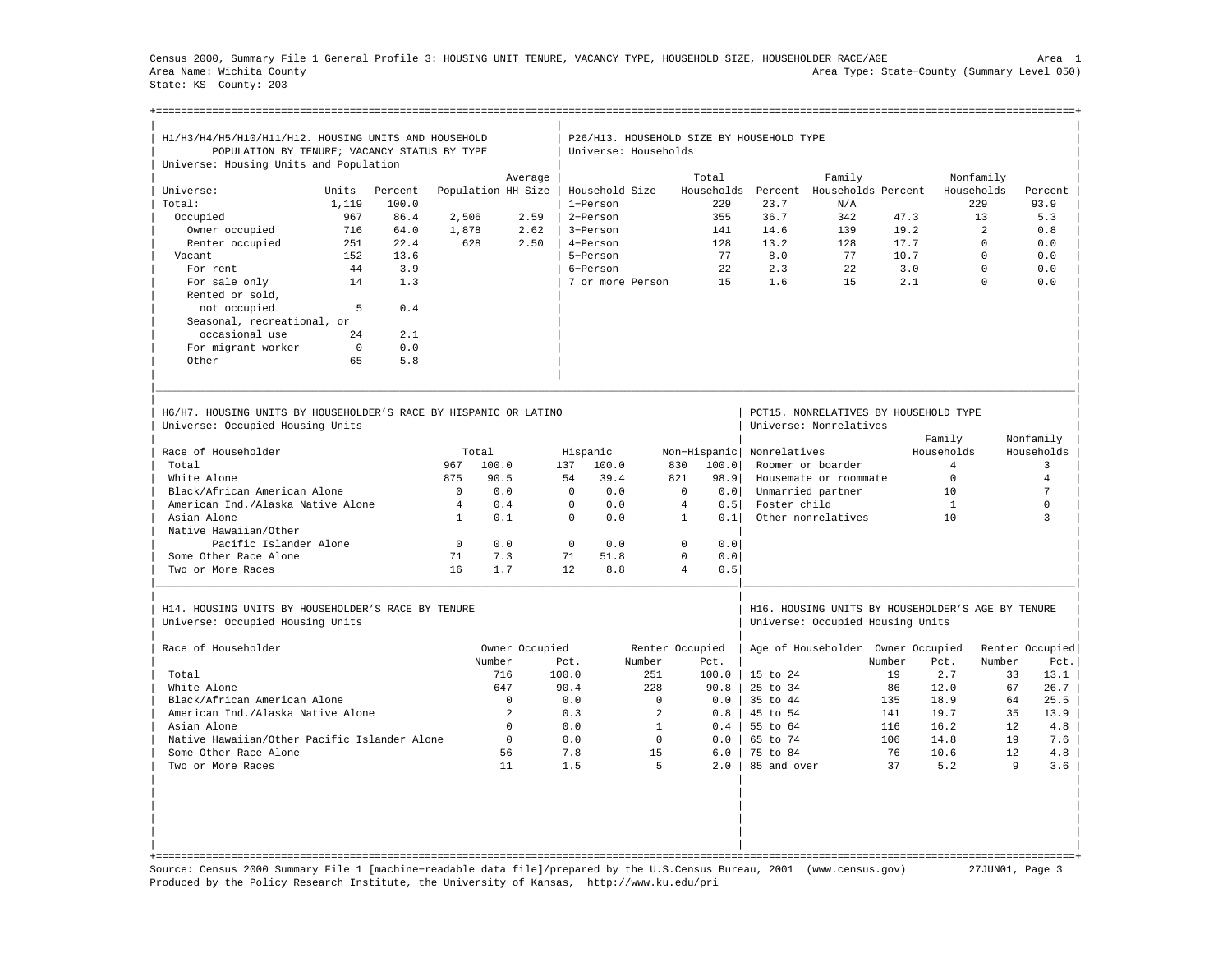Census 2000, Summary File 1 Supplementary Profile 1: POPULATION UNDER 20; GROUP QUARTERS SUMMARY; AND OWN CHILDREN Area 1 Area Name: Wichita County Area Type: State−County (Summary Level 050) State: KS County: 203

| P14. SEX BY AGE FOR THE POPULATION UNDER 20 YEARS       |       |        |                                      |                    |             |                |                                                           |             |                |              |              |                      |
|---------------------------------------------------------|-------|--------|--------------------------------------|--------------------|-------------|----------------|-----------------------------------------------------------|-------------|----------------|--------------|--------------|----------------------|
| Universe: Population Under 20 Years                     |       |        |                                      |                    |             |                | P38. GROUP OUARTERS POPULATION BY SEX BY AGE BY G.O. TYPE |             |                |              |              |                      |
|                                                         |       |        |                                      |                    |             |                | Universe: Population in Group Quarters                    |             |                |              |              |                      |
|                                                         | Total | Pct.   |                                      | Male Pct.          | Female Pct. |                |                                                           |             |                | Pct. of      |              | Pct of               |
| Total                                                   | 776   | 100    | 407                                  | 100                | 369         | 100            |                                                           | Total       |                | Male Total   | Female Total |                      |
| Under 1                                                 | 44    | 5.7    | 24                                   | 5.9                | 20          | 5.4            | Total                                                     | 25          | $\overline{4}$ | 16.0         | 21           | 84.0                 |
| 1 year                                                  | 35    | 4.5    |                                      | 17, 4.2            |             | 18 4.9         | Under 18 years:                                           | $\Omega$    | $\Omega$       | $\sim$       | $\Omega$     |                      |
| 2 years                                                 | 39    | 5.0    | 28                                   | 6.9                |             | 11, 3.0        | Institutionalized population:                             | $\Omega$    | $\Omega$       |              | $\Omega$     |                      |
| 3 years                                                 | 45    | 5.8    |                                      | 23, 5.7            |             | 226.0          | Correctional institutions                                 | $\Omega$    | $\Omega$       |              | 0            |                      |
| 4 years                                                 | 47    | 6.1    | 28                                   | 6.9                | 19          | 5.1            | Nursing homes                                             | 0           | $\Omega$       |              | 0            |                      |
| 5 years                                                 | 28    | 3.6    | 9                                    | 2.2                |             | 19, 5.1        | Other institutions                                        | 0           | $\Omega$       |              | 0            |                      |
| 6 years                                                 | 44    | 5.7    |                                      | 23 5.7             |             | 21, 5.7        | Non-Institutional population:                             | 0           | $\Omega$       |              | $\Omega$     |                      |
| 7 years                                                 | 45    | 5.8    |                                      | 21, 5.2            |             | $24 \quad 6.5$ | College dormitories                                       | $\Omega$    | $\Omega$       |              | $\Omega$     |                      |
| 8 years                                                 | 43    | 5.5    | 26                                   | 6.4                |             | 17, 4.6        | Military quarters                                         | $\Omega$    | $\Omega$       |              | $\Omega$     |                      |
| 9 years                                                 | 38    | 4.9    |                                      | $13 \quad 3.2$     | 25          | 6.8            | Other noninstitutional G.O.                               | $\Omega$    | $\Omega$       |              | $\Omega$     |                      |
| 10 years                                                | 36    | 4.6    |                                      | 23, 5.7            |             | 13, 3.5        | 18 to 64 years:                                           | $\Omega$    | $\Omega$       |              | $\Omega$     |                      |
| 11 years                                                | 42    | 5.4    |                                      | 22, 5.4            | 20          | 5.4            | Institutionalized population:                             | $\Omega$    | $\cap$         |              | $\Omega$     |                      |
| 12 years                                                | 36    | 4.6    |                                      | $20 \quad 4.9$     | 16          | 4.3            | Correctional institutions                                 | $\Omega$    | $\cap$         |              | $\circ$      |                      |
| 13 years                                                | 42    | 5.4    | 23                                   | 5.7                | 19          | 5.1            | Nursing homes                                             | 0           | $\Omega$       |              | 0            |                      |
| 14 years                                                | 27    | 3.5    | 16                                   | 3.9                |             | $11 \quad 3.0$ | Other institutions                                        | 0           | $\Omega$       |              | 0            |                      |
| 15 years                                                | 38    | 4.9    |                                      | 17, 4.2            |             | 21, 5.7        | Non-Institutional population:                             | 0           | $\Omega$       |              | 0            |                      |
| 16 years                                                | 50    | 6.4    |                                      | $21 \quad 5.2$     | 29          | 7.9            | College dormitories                                       | $\Omega$    | $\Omega$       | $\sim$       | $\Omega$     |                      |
| 17 years                                                | 47    | 6.1    |                                      | 256.1              | 22          | 6.0            | Military quarters                                         | 0           | $\Omega$       | $\mathbf{r}$ | 0            |                      |
| 18 years                                                | 38    | 4.9    |                                      | 23 5.7             | 15          | 4.1            | Other noninstitutional G.O.                               | $\mathbf 0$ | $\cap$         |              | $\mathbf 0$  |                      |
| 19 years                                                |       | 12 4.9 |                                      | $5 \quad 1.2$      |             | 7, 1.9         | 65 Years and over:                                        | 25          | 4              | 16.0         | 21           | 84.0                 |
|                                                         |       |        |                                      |                    |             |                | Institutionalized population:                             | 25          | $\overline{4}$ | 16.0         | 21           | 84.0                 |
|                                                         |       |        |                                      |                    |             |                | Correctional institutions                                 | $\mathbf 0$ | $\Omega$       |              | $\mathbf 0$  |                      |
| P36. OWN CHILDREN UNDER 18 YEARS BY FAMILY TYPE AND AGE |       |        |                                      |                    |             |                | Nursing homes                                             | 25          | 4              | 16.0         | 21           | 84.0                 |
| Universe: Own Children Under 18 Years                   |       |        |                                      |                    |             |                | Other institutions                                        | $\mathbf 0$ | $\Omega$       |              | $\mathbf 0$  |                      |
|                                                         |       |        |                                      |                    |             |                | Non-Institutional population:                             | 0           | $\Omega$       |              | 0            |                      |
|                                                         |       |        |                                      | In Male            |             | In Female      | College dormitories                                       | 0           | $\Omega$       | $\mathbf{r}$ | 0            | $\ddot{\phantom{0}}$ |
|                                                         |       |        | In Married Householder, Householder, |                    |             |                | Military quarters                                         | 0           | $\Omega$       | $\mathbf{r}$ | 0            |                      |
|                                                         |       |        | Couple                               | No Wife No Husband |             |                | Other noninstitutional G.O.                               | $\Omega$    | $\Omega$       |              | $\Omega$     |                      |
|                                                         |       | Total  | Families                             | Families           |             | Families       |                                                           |             |                |              |              |                      |
| Total < 18 Years:                                       |       | 683    | 575                                  | 33                 |             | 75             |                                                           |             |                |              |              |                      |
| Under 3 Years                                           |       | 109    | 95                                   | 5                  |             | 9              |                                                           |             |                |              |              |                      |
| 3 and 4 Years                                           |       | 83     | 65                                   | 5                  |             | 13             |                                                           |             |                |              |              |                      |
| 5 Years                                                 |       | 2.7    | 2.4                                  | $\Omega$           |             | 3              |                                                           |             |                |              |              |                      |

| | +===================================================================================================================================================+ Source: Census 2000 Summary File 1 [machine−readable data file]/prepared by the U.S.Census Bureau, 2001 (www.census.gov) 27JUN01, Page 4 Produced by the Policy Research Institute, the University of Kansas, http://www.ku.edu/pri

| 6 to 11 Years 235 194 10 31 | | 12 to 17 Years 229 197 13 19 | | | | | | | | |\_\_\_\_\_\_\_\_\_\_\_\_\_\_\_\_\_\_\_\_\_\_\_\_\_\_\_\_\_\_\_\_\_\_\_\_\_\_\_\_\_\_\_\_\_\_\_\_\_\_\_\_\_\_\_\_\_\_\_\_\_\_\_\_\_\_| | | | | | | | | | | | | | | | | | | | | | | |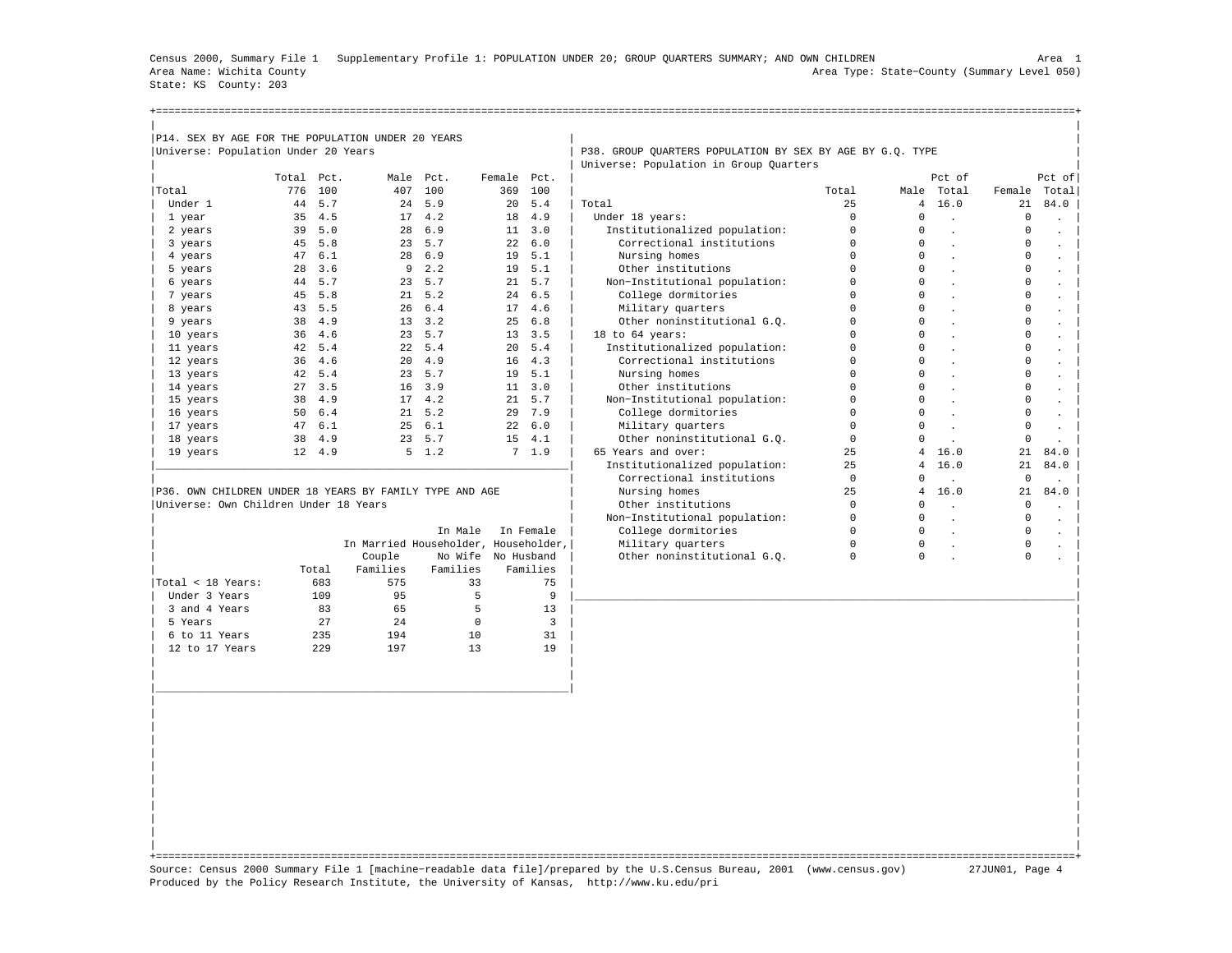Census 2000, Summary File 1 Supplementary Profile 2: HOUSEHOLD CHARACTERISTICS: SIZE, TYPE, & AGE OF HOUSEHOLD MEMBERS Area 1 Area Name: Wichita County Area Type: State−County (Summary Level 050) State: KS County: 203

| P22/23/24. HOUSEHOLDS BY PRESENCE OF PEOPLE 60(65/75) YEARS AND OVER, HOUSEHOLD SIZE AND |             |       |                               |                |                       |                     |                                             | P25. HOUSEHOLDS BY PRESENCE OF |                                                                    |
|------------------------------------------------------------------------------------------|-------------|-------|-------------------------------|----------------|-----------------------|---------------------|---------------------------------------------|--------------------------------|--------------------------------------------------------------------|
| HOUSEHOLD TYPE<br>Universe: Households                                                   |             |       |                               |                |                       |                     | <b>NONRELATIVES</b><br>Universe: Households |                                |                                                                    |
|                                                                                          |             |       |                               |                |                       |                     |                                             |                                |                                                                    |
|                                                                                          | $60+$ Years | Pct.  | 65+ Years                     | Pct.           | 75+ Years             | Pct.                | Total                                       |                                | 967                                                                |
| Total                                                                                    | 967         | 100.0 | 967                           | 100.0          | 967                   | 100.0               |                                             | Households with one or         |                                                                    |
| Households w/ one or more over 60/65/75:                                                 | 335         | 34.6  | 267                           | 27.6           | 139                   | 14.4                |                                             | more non-relatives             | 39                                                                 |
| 1-person households                                                                      | 110         |       | 97                            |                | 66                    |                     |                                             |                                |                                                                    |
| 2-or-more person households:                                                             | 225         |       | 170                           |                | 73                    |                     | Households with no                          |                                |                                                                    |
| Family households                                                                        | 225         |       | 170                           |                | 73                    |                     | non-relatives                               |                                | 928                                                                |
| Non-family households                                                                    | $\Omega$    |       | $\Omega$                      |                | $\mathbf{0}$          |                     |                                             |                                |                                                                    |
| Households with no people over 60/65/75:                                                 | 632         | 65.4  | 700                           | 72.4           | 828                   | 85.6                |                                             |                                |                                                                    |
| 1-person households                                                                      | 119         |       | 132                           |                | 163                   |                     |                                             |                                |                                                                    |
| 2-or-more person households:                                                             | 513         |       | 568                           |                | 665                   |                     |                                             |                                |                                                                    |
| Family households                                                                        | 498         |       | 553                           |                | 650                   |                     |                                             |                                |                                                                    |
| Non-family households                                                                    | 15          |       | 15                            |                | 15                    |                     |                                             |                                |                                                                    |
| (INCLUDING LIVING ALONE) BY PRESENCE OF OWN CHILDREN                                     |             |       |                               |                |                       |                     |                                             |                                |                                                                    |
| Universe: Households                                                                     |             |       |                               |                |                       |                     | Universe: Occupied Housing Units            |                                |                                                                    |
|                                                                                          |             |       |                               |                |                       |                     |                                             | Pct.                           | Pct.                                                               |
|                                                                                          |             |       | Total Householder Householder |                |                       |                     |                                             | Owner Owner                    |                                                                    |
|                                                                                          | Households  |       | 15 to 64 65 and Over          |                |                       |                     | Total                                       | Occupied Occ.                  | Occupied Occ.                                                      |
| Total                                                                                    | 967         |       | 708                           | 259            |                       |                     |                                             |                                |                                                                    |
| Family households:                                                                       | 723         |       | 561                           | 162            | Total Occupied Units: |                     | 967                                         | 716 74.0                       | 251 26.0                                                           |
| Married couple families:                                                                 | 631         |       | 484                           | 147            |                       | 1-person households | 229                                         | 144 62.9                       |                                                                    |
| With own children under 18                                                               | 277         |       | 274                           | $\overline{3}$ |                       | 2-person households | 355                                         | 285 80.3                       |                                                                    |
| No own children under 18                                                                 | 354         |       | 210                           | 144            |                       | 3-person households | 141                                         | 105 74.5                       | 36 25.5                                                            |
| Other families:                                                                          | 92          |       | 77                            | 15             |                       | 4-person households | 128                                         | 102 79.7                       |                                                                    |
| Male householder, no wife present:                                                       | 36          |       | 30                            | 6              |                       | 5-person households | 77                                          | 55 71.4                        |                                                                    |
| With own children under 18                                                               | 19          |       | 19                            | 0              |                       | 6-person households | 22                                          | 15 68.2                        | 731.8                                                              |
| No own children under 18                                                                 | 17          |       | 11                            | 6              |                       | 7+person households | 1.5                                         | 10 66.7                        |                                                                    |
| Female householder, no husband present:                                                  |             | 56    | 47                            | 9              |                       |                     |                                             |                                |                                                                    |
| With own children under 18                                                               | 43          |       | 43                            | 0              |                       |                     |                                             |                                |                                                                    |
| No own children under 18                                                                 | 13          |       | $\overline{4}$                | 9              |                       |                     |                                             |                                |                                                                    |
| Non-family households:                                                                   | 244         |       | 147                           | 97             |                       |                     |                                             |                                |                                                                    |
| Householder living alone<br>Householder not living alone                                 | 229<br>15   |       | 132<br>1.5                    | 97<br>$\Omega$ |                       |                     |                                             |                                | Renter Renter<br>85 37.1<br>7019.7<br>26 20.3<br>22 28.6<br>5 33.3 |

| | +===================================================================================================================================================+ Source: Census 2000 Summary File 1 [machine−readable data file]/prepared by the U.S.Census Bureau, 2001 (www.census.gov) 27JUN01, Page 5 Produced by the Policy Research Institute, the University of Kansas, http://www.ku.edu/pri

| | | | | | | | | | | | | | | | | | | | | |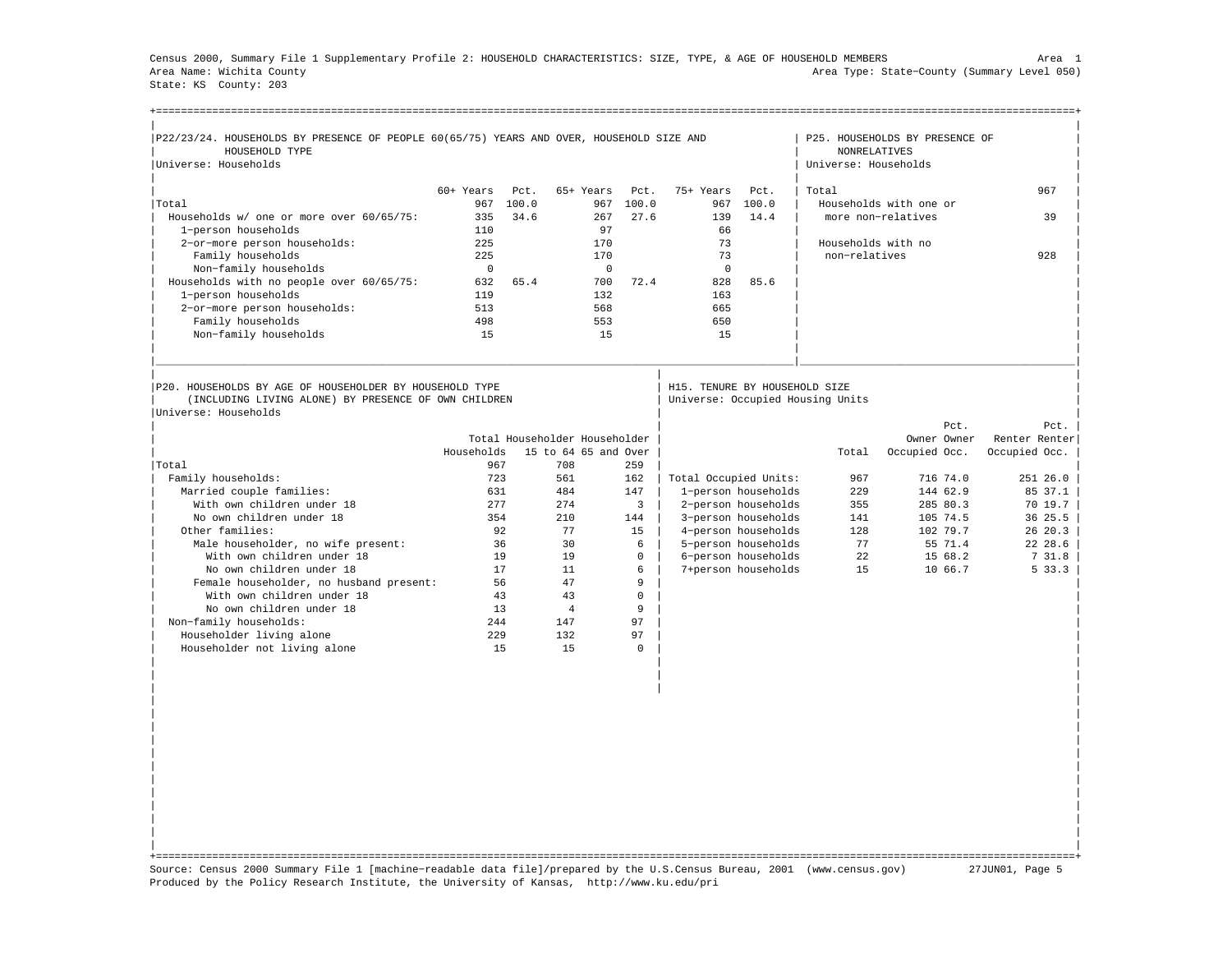Census 2000, Summary File 1 Supplementary Profile 3: RELATIONSHIP BY AGE (UNDER 18) AND TENURE BY HOUSEHOLD TYPE BY AGE Area 1 Area Name: Wichita County Area Type: State−County (Summary Level 050) State: KS County: 203

+===================================================================================================================================================+| |

## | P29. RELATIONSHIP BY AGE FOR THE POPULATION UNDER 18 YEARS

| Universe: Population Under 18 Years |       |            |             |                                               |                       |              |       |             |                                   |
|-------------------------------------|-------|------------|-------------|-----------------------------------------------|-----------------------|--------------|-------|-------------|-----------------------------------|
|                                     |       |            |             | --------------In Households------------------ |                       |              |       |             | ----------Group Quarters--------- |
|                                     |       |            |             |                                               | $---Related Child---$ |              |       |             |                                   |
|                                     |       | Pop. in    | Householder |                                               | Other                 |              |       |             | Institution- Noninstitution-      |
|                                     | Total | Households | or Spouse   | Own Child                                     | Relatives             | Nonrelatives | Total | alized Pop. | alized Pop.                       |
| Under 18                            | 724   | 724        | 2.          | 683                                           | 34                    |              |       |             |                                   |
| Under 3                             | 118   | 118        |             | 109                                           |                       |              |       |             |                                   |
| 3 and 4 years                       | 92    | 92         |             | 83                                            |                       |              |       |             |                                   |
| 5 years                             | 28    | 28         |             | 27                                            |                       |              |       |             |                                   |
| 6 to 11 years                       | 248   | 248        |             | 235                                           | 12                    |              |       |             |                                   |
| 12 and 13 years                     | 78    | 78         |             | 77                                            |                       |              |       |             |                                   |
| 14 years                            | 27    | 27         |             | 27                                            |                       |              |       |             |                                   |
| 15 to 17 years                      | 133   | 133        |             | 125                                           |                       |              |       | $\cap$      |                                   |
|                                     |       |            |             |                                               |                       |              |       |             |                                   |
| % Under 3                           | 16.3% | 16.3%      |             | 16.0%                                         | 23.5%                 | 14.3%        | . 응   | . 응         | . 응                               |
| % 3 and 4 years                     | 12.7% | 12.7%      |             | 12.2%                                         | 23.5%                 | 14.3%        | . 응   |             | . 응                               |
| % 5 years                           | 3.9%  | 3.9%       |             | 4.0%                                          | 2.9%                  | 0.0%         | . 응   | . ક         | . 응                               |
| % 6 to 11 years                     | 34.3% | 34.3%      |             | 34.4%                                         | 35.3%                 | 14.3%        | . 응   | . 응         | . 응                               |
| % 12 and 13 years                   | 10.8% | 10.8%      |             | 11.3%                                         | $0.0$ $8$             | 14.3%        | . 응   | . 응         | . 응                               |
| % 14 years                          | 3.7%  | 3.7%       |             | 4.0%                                          | $0.0$ $%$             | 0.0%         |       | . 응         | . 응                               |
| % 15 to 17 years                    | 18.4% | 18.4%      |             | 18.3%                                         | 14.7%                 | 42.9%        | . 응   | . 응         | . 응                               |
|                                     |       |            |             |                                               |                       |              |       |             |                                   |

## H17. TENURE BY HOUSEHOLD TYPE (INCLUDING LIVING ALONE) BY AGE OF HOUSEHOLDER | Universe: Occupied Housing Units |

|                                |             |          | ---Owner Occupied------------------      |              |         |             |          | --Renter Occupied--                 |       |       |
|--------------------------------|-------------|----------|------------------------------------------|--------------|---------|-------------|----------|-------------------------------------|-------|-------|
|                                | Householder |          | Householder Householder Householder Pct. |              |         | Householder |          | Householder Householder Householder |       | Pct.  |
|                                | Any Age     | 15 to 34 | 35 to 64                                 | $65+$        | $65+$   | Any Age     | 15 to 34 | 35 to 64                            | $65+$ | $65+$ |
| Family households:             | 566         | 90       | 330                                      | 146          | 25.8    | 157         | 68       | 73                                  | 16    | 10.2  |
| Married-couple family:         | 512         | 74       | 305                                      | 133          | 26.0    | 119         | 47       | 58                                  | 14    | 11.8  |
| Other family:                  | 54          | 16       | 25                                       | 13           | 24.1    | 38          | 21       | 15                                  | 2     | 5.3   |
| Male householder, no wife      | 22          |          |                                          |              | 5 22.7  | 14          |          |                                     |       | 7.1   |
| Female householder, no husband | 32          | 10       | 14                                       |              | 8, 25.0 | 24          | 14       |                                     |       | 4.2   |
| Nonfamily households:          | 150         |          | 62                                       | 73           | 48.7    | 94          | 32       | 38                                  | 24    | 25.5  |
| Male householder:              | 72          | 13       | 39                                       | 20           | 27.8    | 64          | 25       | 33                                  | 6     | 9.4   |
| Living alone                   | 67          | 10       | 37                                       | $20^{\circ}$ | 29.9    | 55          | 22       | 27                                  | 6     | 10.9  |
| Not living alone               |             |          |                                          | $\Omega$     | 0.0     |             |          | h                                   | 0     | 0.0   |
| Female householder:            | 78          |          | 23                                       | 53           | 67.9    | 30          |          |                                     | 18    | 60.0  |
| Living alone                   |             |          | 22                                       | 53           | 68.8    | 30          |          |                                     | 18    | 60.0  |
| Not living alone               |             |          |                                          |              | 0.0     |             |          |                                     |       |       |

| | | | | | | | | | | | | | | | | | | |

|\_\_\_\_\_\_\_\_\_\_\_\_\_\_\_\_\_\_\_\_\_\_\_\_\_\_\_\_\_\_\_\_\_\_\_\_\_\_\_\_\_\_\_\_\_\_\_\_\_\_\_\_\_\_\_\_\_\_\_\_\_\_\_\_\_\_\_\_\_\_\_\_\_\_\_\_\_\_\_\_\_\_\_\_\_\_\_\_\_\_\_\_\_\_\_\_\_\_\_\_\_\_\_\_\_\_\_\_\_\_\_\_\_\_\_\_\_\_\_\_\_\_\_\_\_\_\_\_\_\_\_\_\_\_\_\_\_\_\_\_\_\_\_\_\_\_\_| | | | |

| | +===================================================================================================================================================+ Source: Census 2000 Summary File 1 [machine−readable data file]/prepared by the U.S.Census Bureau, 2001 (www.census.gov) 27JUN01, Page 6 Produced by the Policy Research Institute, the University of Kansas, http://www.ku.edu/pri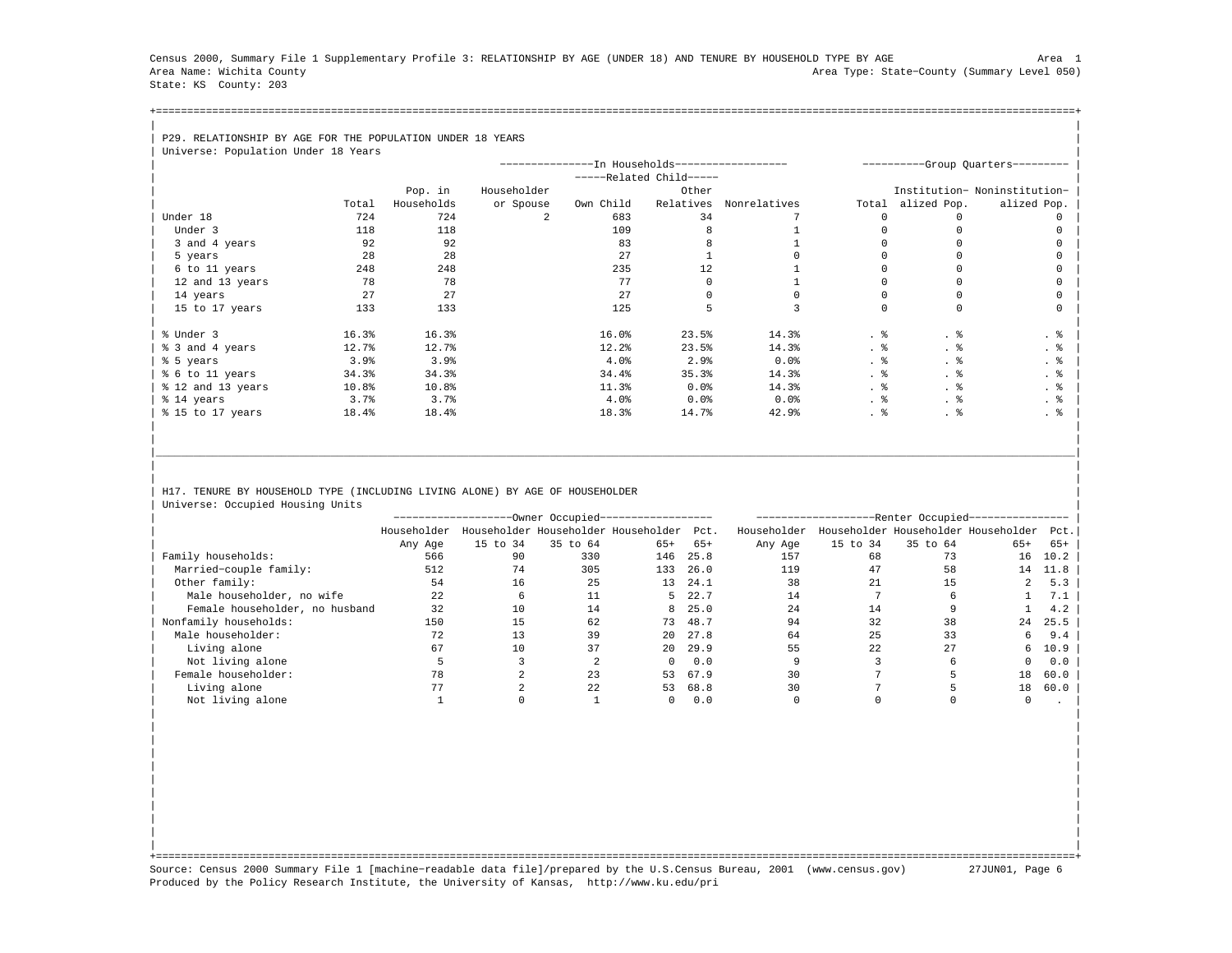State: KS County: 203

| Table PCT16. GROUP QUARTERS POPULATION BY GROUP QUARTERS TYPE         |              |                                                    |                |
|-----------------------------------------------------------------------|--------------|----------------------------------------------------|----------------|
| Universe: Population in group quarters (Total*: 25)                   |              |                                                    |                |
| Institutionalized population:                                         |              | 25  Noninstitutionalized population:               |                |
| Correctional institutions:                                            | $\Omega$     | College dormitories (college GO on and off campus) |                |
| Federal prisons and detention centers                                 | $\circ$      | Military quarters:                                 | $\circ$        |
| Halfway houses                                                        | $\mathbf{0}$ | On base:                                           | $\Omega$       |
| Local jails, police lockups, etc.                                     | $\Omega$     | Barracks and other GO for military personnel       | $\Omega$       |
| Military disciplinary barracks                                        | $\Omega$     | Transient quarters for temporary residents         | $\Omega$       |
| State prisons                                                         | $\Omega$     | Military ships                                     | $\circ$        |
| Other types of correctional institutions                              | $\Omega$     | Group homes:                                       | $\Omega$       |
| Nursing homes                                                         | 25           | Homes or halfway houses for drug/alcohol abuse     | $\Omega$       |
| Hospitals/wards, hospices, and schools for the handicapped:           | $\mathbf{0}$ | Homes for the mentally ill                         | 0 <sup>1</sup> |
| Hospitals/wards and hospices for chronically ill:                     | $\Omega$     | Homes for the mentally retarded                    | 0 <sup>1</sup> |
| Hospices or homes for chronically ill                                 | $\circ$      | Homes for the physically handicapped               | $\circ$        |
| Military hospitals or wards for chronically ill                       | $\mathbf{0}$ | Other group homes                                  | $\Omega$       |
| Other hospitals or wards for chronically ill                          | $\mathbf{0}$ | Religious group quarters                           | $\Omega$       |
| Hospitals or wards for drug/alcohol abuse                             | $\Omega$     | Workers' dormitories:                              | $\Omega$       |
| Mental (Psychiatric) hospitals or wards                               | $\Omega$     | Agriculture workers' dormitories on farms          | $\Omega$       |
| Schools, hospitals, or wards for the mentally retarded                | $\Omega$     | Job Corps and vocational training facilities       | $\circ$        |
| Schools, hospitals, or wards for the physically handicapped:          | $\Omega$     | Other workers' dormitories                         | $\circ$        |
| Institutions for the deaf                                             | $\Omega$     | Crews of maritime vessels                          | $\Omega$       |
| Institutions for the blind                                            | $\Omega$     | Other nonhousehold living situations               | $\Omega$       |
| Orthopedic wards/institutions for the physically handicapped          | $\Omega$     | Other noninstitutional group quarters              |                |
| Wards in general hospitals for patients with no usual home elsewhere  | $\Omega$     |                                                    |                |
| Wards in military hospitls for patients with no usual home elsewhere  | $\Omega$     |                                                    |                |
| Juvenile institutions:                                                | $\Omega$     |                                                    |                |
| Long-term care:                                                       | $\Omega$     |                                                    |                |
| Homes for abused, dependent, and neglected children                   | $\Omega$     |                                                    |                |
| Residential treatment centers for emotionally disturbed children      | $\Omega$     |                                                    |                |
| Training schools for juvenile delinquents                             | $\Omega$     |                                                    |                |
| Short-term care, detention or diagnostic centers for delinquent chdrn | $^{\circ}$   |                                                    |                |
| Type of juvenile institution unknown                                  | $\Omega$     |                                                    |                |

|\*The group quarters population forms 1.0% of the area's total population. |

|Table PCT17. GROUP QUARTERS POPULATION BY SEX BY AGE BY GROUP QUARTERS TYPE | |Universe: Population in group quarters (Total: 25) |

|                                            |                 |      | ----------All Ages--------- |      |      | $---Under 18---$ |          | $---18$ to $64---$ |      | $-65$ and over- |
|--------------------------------------------|-----------------|------|-----------------------------|------|------|------------------|----------|--------------------|------|-----------------|
|                                            |                 |      | ----Male---- ---Female---   |      | Male | Female           | Male     | Female             | Male | Female          |
| All types of group quarters:               |                 |      |                             | 21   |      |                  | $\Omega$ |                    | 4    | 21              |
| as a percent of total GQ population        | 16.0            |      |                             | 84.0 | 0.0  | 0.0              | 0.0      | 0.0                | 16.0 | 84.0            |
|                                            | No.             | Pct  | No.                         | Pct  |      |                  |          |                    |      |                 |
| Institutionalized population:              | $\overline{4}$  | 16.0 | 21                          | 84.0 |      |                  | $\Omega$ |                    |      | 21              |
| Correctional institutions                  | $\circ$         | 0.0  | $^{\circ}$                  | 0.0  |      |                  |          |                    |      | $\circ$         |
| Nursing homes                              | $4\overline{ }$ | 16.0 | 21                          | 84.0 |      |                  |          |                    |      | 21              |
| Hosp./wards & hospices for chronically ill | $\Omega$        | 0.0  | $\mathbf{0}$                | 0.0  |      |                  |          |                    |      | $\circ$         |
| Mental (Psychiatric) hospitals/wards       | $\mathbf{0}$    | 0.0  | $\mathbf{0}$                | 0.0  |      |                  |          |                    |      | $\circ$         |
| Juvenile institutions                      | $\circ$         | 0.0  | $\mathbf{0}$                | 0.0  |      |                  |          |                    |      | $\circ$         |
| All Other institutions (see Table PCT16)   | $\mathbf{0}$    | 0.0  | $^{\circ}$                  | 0.0  |      |                  |          |                    |      | 0               |
| Noninstitutionalized population:           | $\circ$         | 0.0  | $\mathbf{0}$                | 0.0  |      |                  |          |                    |      | $\circ$         |
| College dormitories (GQ on & off campus)   | $\mathbf{0}$    | 0.0  | $\mathbf{0}$                | 0.0  |      |                  |          |                    |      | $\circ$         |
| Military quarters                          | $\circ$         | 0.0  | $^{\circ}$                  | 0.0  |      |                  |          |                    |      | $\circ$         |
| Other noninstitutional group quarters      | $\circ$         | 0.0  | $\mathbf{0}$                | 0.0  |      | $\Omega$         | $\Omega$ | $\Omega$           |      | $\Omega$        |
|                                            |                 |      |                             |      |      |                  |          |                    |      |                 |

|\_\_\_\_\_\_\_\_\_\_\_\_\_\_\_\_\_\_\_\_\_\_\_\_\_\_\_\_\_\_\_\_\_\_\_\_\_\_\_\_\_\_\_\_\_\_\_\_\_\_\_\_\_\_\_\_\_\_\_\_\_\_\_\_\_\_\_\_\_\_\_\_\_\_\_\_\_\_\_\_\_\_\_\_\_\_\_\_\_\_\_\_\_\_\_\_\_\_\_\_\_\_\_\_\_\_\_\_\_\_\_\_\_\_\_\_\_\_\_\_\_\_\_\_\_\_\_\_\_\_\_\_\_\_\_\_\_\_\_\_\_\_\_\_\_\_\_|

+===================================================================================================================================================+ Source: Census 2000 Summary File 1 [machine−readable data file]/prepared by the U.S.Census Bureau, 2001 (www.census.gov) 27JUN01, Page 7 Produced by the Policy Research Institute, the University of Kansas, http://www.ku.edu/pri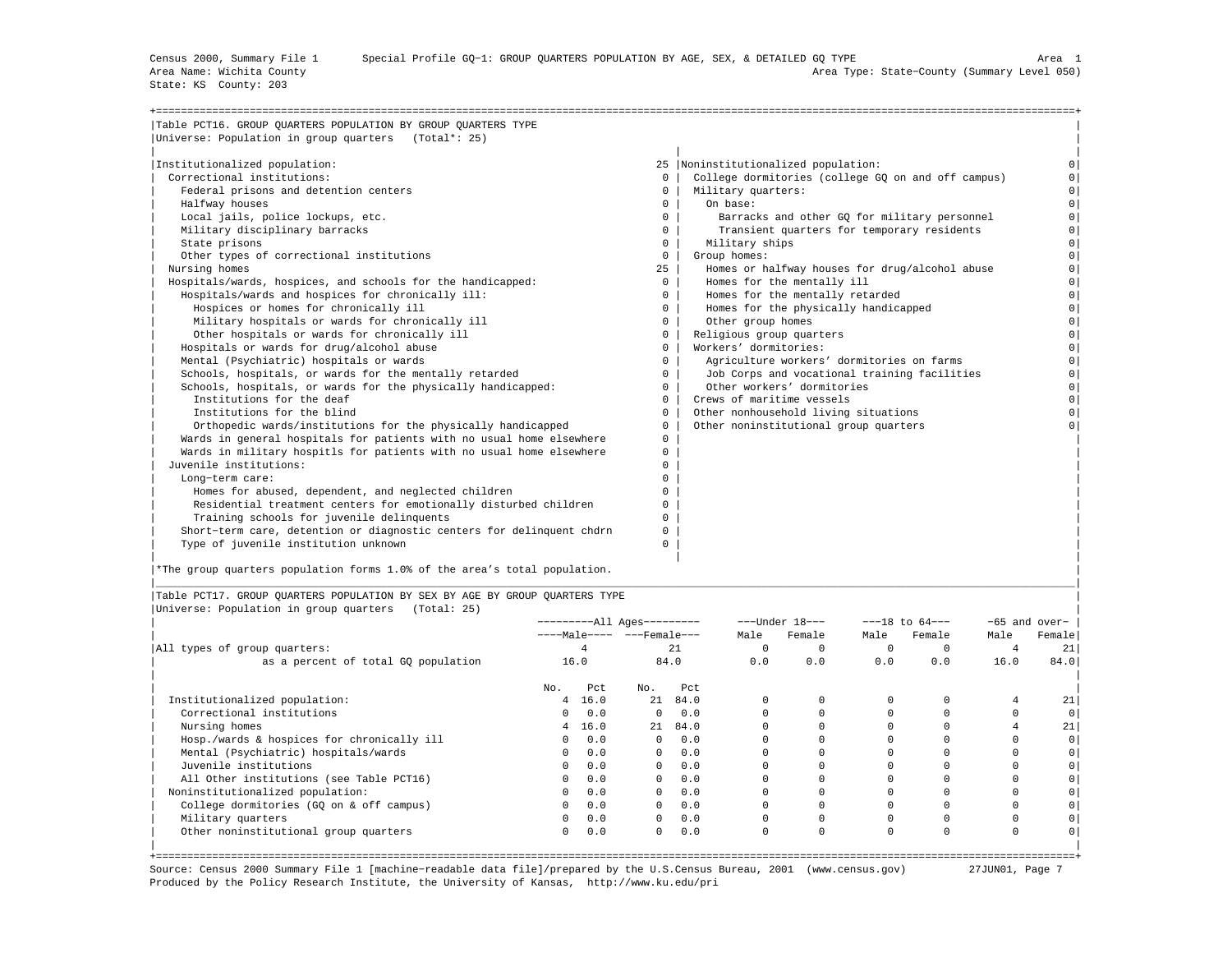|                           |  |  |  |  |  | Census 2000, Summary File 1 Special Profile GO-2: GROUP OUARTERS POPULATION BY AGE, SEX & RACE (1ST THREE CATEGORIES) |                                             | Area |  |
|---------------------------|--|--|--|--|--|-----------------------------------------------------------------------------------------------------------------------|---------------------------------------------|------|--|
| Area Name: Wichita County |  |  |  |  |  |                                                                                                                       | Area Type: State-County (Summary Level 050) |      |  |
| State: KS County: 203     |  |  |  |  |  |                                                                                                                       |                                             |      |  |

+===================================================================================================================================================+|Table PCT17A. GROUP QUARTERS POPULATION BY SEX BY AGE BY GROUP QUARTERS TYPE (PERSONS WHO ARE WHITE ALONE) | |Universe: Population in group quarters (24 persons, 1.1% of the total population for this category) |

|                                            |          |         | ----------All Ages--------- |            |          | ---Under 18--- |      | $---18$ to $64---$ |      | $-65$ and over- |
|--------------------------------------------|----------|---------|-----------------------------|------------|----------|----------------|------|--------------------|------|-----------------|
|                                            |          |         | $---Male--- - -Frame$       |            | Male     | Female         | Male | Female             | Male | Female          |
|                                            | No.      | Pct     | No.                         | Pct        |          |                |      |                    |      |                 |
| All types of group quarters:               |          | 3, 12.5 |                             | 21 87.5    |          |                |      |                    |      | 21              |
| Institutionalized population:              |          | 3, 12.5 |                             | 21 87.5    |          |                |      |                    |      | 21              |
| Correctional institutions                  | $\Omega$ | 0.0     | $\Omega$                    | 0.0        |          |                |      |                    |      | 0 <sup>1</sup>  |
| Nursing homes                              | 3        | 12.5    |                             | 21 87.5    |          |                |      |                    |      | 21              |
| Hosp./wards & hospices for chronically ill | $\Omega$ | 0.0     | $\Omega$                    | 0.0        |          |                |      |                    |      | 0               |
| Mental (Psychiatric) hospitals/wards       | $\Omega$ | 0.0     |                             | $0 \t 0.0$ |          |                |      |                    |      | 0               |
| Juvenile institutions                      | $\Omega$ | 0.0     | $\Omega$                    | 0.0        |          |                |      |                    |      | 0               |
| All Other institutions (see Table PCT16)   | $\Omega$ | 0.0     | $\Omega$                    | 0.0        |          |                |      |                    |      |                 |
| Noninstitutionalized population:           | $\Omega$ | 0.0     | $\Omega$                    | 0.0        |          |                |      |                    |      |                 |
| College dormitories (GO on & off campus)   | $\circ$  | 0.0     | $\Omega$                    | 0.0        |          |                |      |                    |      | 0 <sup>1</sup>  |
| Military quarters                          | $\Omega$ | 0.0     | $\mathbf{0}$                | 0.0        | $\Omega$ |                |      |                    |      |                 |
| Other noninstitutional group quarters      | $\Omega$ | 0.0     | $\Omega$                    | 0.0        | 0        |                |      | $\Omega$           |      |                 |

|Table PCT17B. GROUP QUARTERS POPULATION BY SEX BY AGE BY GROUP QUARTERS TYPE (PERSONS WHO ARE BLACK OR AFRICAN−AMERICAN ALONE) | |Universe: Population in group quarters (0 persons, 0.0% of the total population for this category) |

|                                            |          |     | -----------All Ages--------- |     |      | ---Under 18--- |      | $---18$ to $64---$ |      | -65 and over- |
|--------------------------------------------|----------|-----|------------------------------|-----|------|----------------|------|--------------------|------|---------------|
|                                            |          |     | $---Male--- - - - Female---$ |     | Male | Female         | Male | Female             | Male | Female        |
|                                            | No.      | Pct | No.                          | Pct |      |                |      |                    |      |               |
| All types of group quarters:               | $\Omega$ |     | $\Omega$                     |     |      |                |      |                    |      |               |
| Institutionalized population:              |          |     |                              |     |      |                |      |                    |      |               |
| Correctional institutions                  | $\circ$  |     | $\mathbf{0}$                 |     |      |                |      |                    |      |               |
| Nursing homes                              |          |     |                              |     |      |                |      |                    |      |               |
| Hosp./wards & hospices for chronically ill |          |     |                              |     |      |                |      |                    |      |               |
| Mental (Psychiatric) hospitals/wards       | 0        |     |                              |     |      |                |      |                    |      |               |
| Juvenile institutions                      |          |     |                              |     |      |                |      |                    |      |               |
| All Other institutions (see Table PCT16)   |          |     |                              |     |      |                |      |                    |      |               |
| Noninstitutionalized population:           | 0        |     | 0                            |     |      |                |      |                    |      |               |
| College dormitories (GO on & off campus)   |          |     |                              |     |      |                |      |                    |      |               |
| Military quarters                          |          |     |                              |     |      |                |      |                    |      |               |
| Other noninstitutional group quarters      |          |     |                              |     |      |                |      |                    |      |               |

|\_\_\_\_\_\_\_\_\_\_\_\_\_\_\_\_\_\_\_\_\_\_\_\_\_\_\_\_\_\_\_\_\_\_\_\_\_\_\_\_\_\_\_\_\_\_\_\_\_\_\_\_\_\_\_\_\_\_\_\_\_\_\_\_\_\_\_\_\_\_\_\_\_\_\_\_\_\_\_\_\_\_\_\_\_\_\_\_\_\_\_\_\_\_\_\_\_\_\_\_\_\_\_\_\_\_\_\_\_\_\_\_\_\_\_\_\_\_\_\_\_\_\_\_\_\_\_\_\_\_\_\_\_\_\_\_\_\_\_\_\_\_\_\_\_\_\_|

|Table PCT17H. GROUP QUARTERS POPULATION BY SEX BY AGE BY GROUP QUARTERS TYPE (PERSONS OF ANY RACE WHO ARE HISPANIC OR LATINO) | |Universe: Population in group quarters (1 persons, 0.2% of the total population for this category) |

|                                            | ----------All Ages--------- |         |              |      |      | ---Under 18--- | $---18$ to $64---$ |        | $-65$ and over- |        |
|--------------------------------------------|-----------------------------|---------|--------------|------|------|----------------|--------------------|--------|-----------------|--------|
|                                            | $---Male--- - -Frame$       |         |              |      | Male | Female         | Male               | Female | Male            | Female |
|                                            | No.                         | Pct.    | No.          | Pct. |      |                |                    |        |                 |        |
| All types of group quarters:               |                             | 1 100.0 | $\circ$      | 0.0  |      |                |                    |        |                 |        |
| Institutionalized population:              |                             | 1 100.0 | $\circ$      | 0.0  |      |                |                    |        |                 |        |
| Correctional institutions                  | $\Omega$                    | 0.0     | $\circ$      | 0.0  |      |                |                    |        |                 |        |
| Nursing homes                              |                             | 1 100.0 | $\Omega$     | 0.0  |      |                |                    |        |                 |        |
| Hosp./wards & hospices for chronically ill | $\Omega$                    | 0.0     | $\Omega$     | 0.0  |      |                |                    |        |                 |        |
| Mental (Psychiatric) hospitals/wards       | $\Omega$                    | 0.0     | $\mathbf{0}$ | 0.0  |      |                |                    |        |                 |        |
| Juvenile institutions                      | $\Omega$                    | 0.0     | $\Omega$     | 0.0  |      |                |                    |        |                 |        |
| All Other institutions (see Table PCT16)   | $\Omega$                    | 0.0     | $\Omega$     | 0.0  |      |                |                    |        |                 |        |
| Noninstitutionalized population:           | $\Omega$                    | 0.0     | $\Omega$     | 0.0  |      |                |                    |        |                 |        |
| College dormitories (GQ on & off campus)   |                             | 0.0     | $\mathbf{0}$ | 0.0  |      |                |                    |        |                 |        |
| Military quarters                          | $\Omega$                    | 0.0     | $\Omega$     | 0.0  |      |                |                    |        |                 |        |
| Other noninstitutional group quarters      | $\mathbf{0}$                | 0.0     | $\Omega$     | 0.0  |      |                |                    |        |                 |        |

Source: Census 2000 Summary File 1 [machine−readable data file]/prepared by the U.S.Census Bureau, 2001 (www.census.gov) 27JUN01, Page 8 Produced by the Policy Research Institute, the University of Kansas, http://www.ku.edu/pri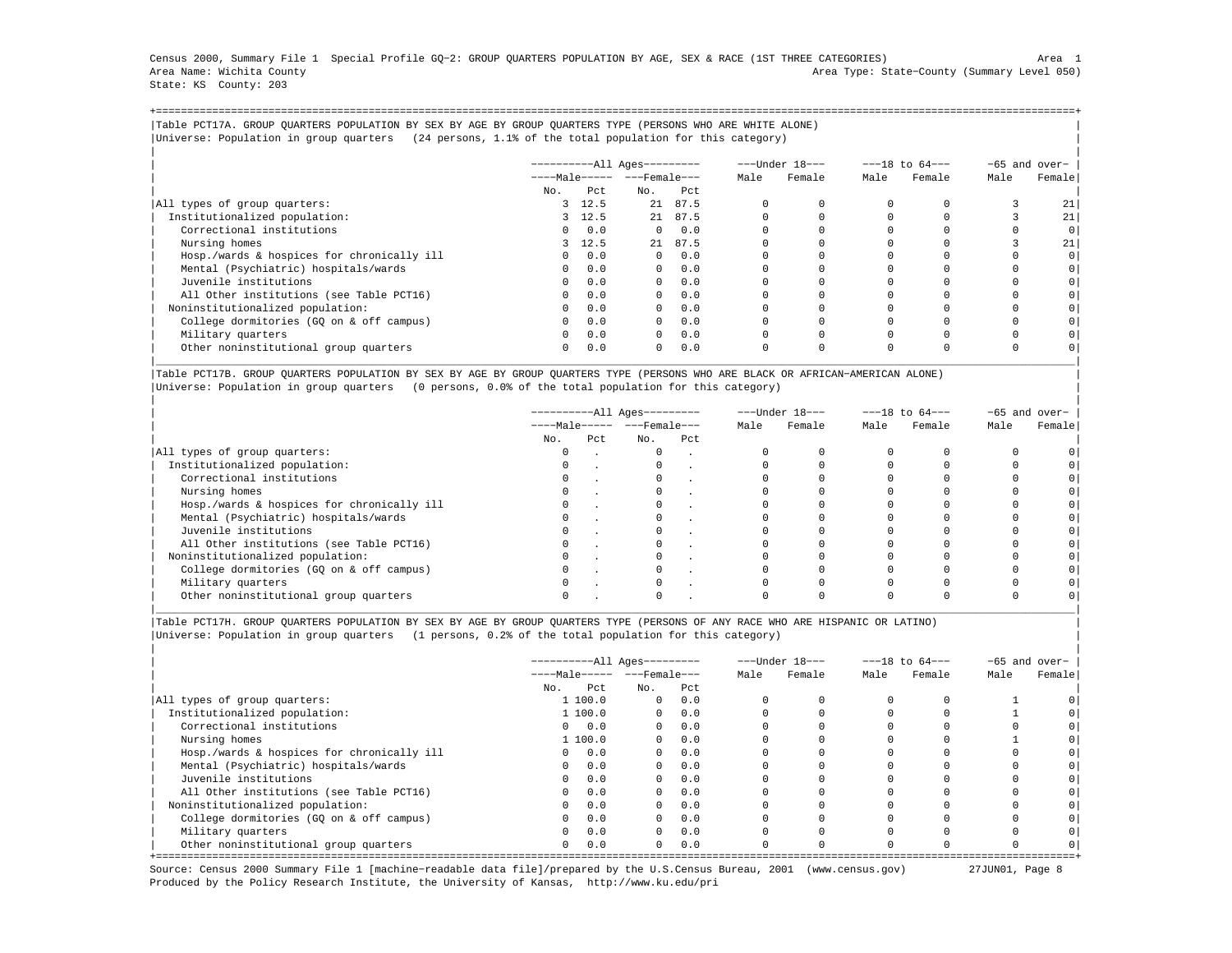Census 2000, Summary File 1 Special Profile GQ−3: GROUP QUARTERS POPULATION BY AGE, SEX & RACE (NEXT THREE CATEGORIES) Area 1 Area Name: Wichita County Area Type: State−County (Summary Level 050) State: KS County: 203

+===================================================================================================================================================+|Table PCT17D. GROUP QUARTERS POPULATION BY SEX BY AGE BY GROUP QUARTERS TYPE (PERSONS WHO ARE ASIAN ALONE) | |Universe: Population in group quarters (0 persons, 0.0% of the total population for this category) |

|                                            | $------All Aqes------$ |     |                         |     |      | ---Under 18--- |      | $---18$ to $64---$ | -65 and over- |         |
|--------------------------------------------|------------------------|-----|-------------------------|-----|------|----------------|------|--------------------|---------------|---------|
|                                            |                        |     | $---Male--- - - Female$ |     | Male | Female         | Male | Female             | Male          | Female  |
|                                            | No.                    | Pct | No.                     | Pct |      |                |      |                    |               |         |
| All types of group quarters:               |                        |     | $\mathbf{0}$            |     |      |                |      |                    |               |         |
| Institutionalized population:              |                        |     |                         |     |      |                |      |                    |               |         |
| Correctional institutions                  |                        |     |                         |     |      |                |      |                    |               | $\circ$ |
| Nursing homes                              |                        |     |                         |     |      |                |      |                    |               |         |
| Hosp./wards & hospices for chronically ill |                        |     |                         |     |      |                |      |                    |               | $\circ$ |
| Mental (Psychiatric) hospitals/wards       |                        |     |                         |     |      |                |      |                    |               | $\circ$ |
| Juvenile institutions                      |                        |     |                         |     |      |                |      |                    |               | $\circ$ |
| All Other institutions (see Table PCT16)   |                        |     |                         |     |      |                |      |                    |               |         |
| Noninstitutionalized population:           |                        |     |                         |     |      |                |      |                    |               | $\circ$ |
| College dormitories (GO on & off campus)   |                        |     |                         |     |      |                |      |                    |               | $\circ$ |
| Military quarters                          |                        |     | $\Omega$                |     |      |                |      |                    |               |         |
| Other noninstitutional group quarters      |                        |     |                         |     |      |                |      |                    |               |         |

|Table PCT17C. GROUP QUARTERS POPULATION BY SEX BY AGE BY GROUP QUARTERS TYPE (PERSONS WHO ARE AMERICAN INDIAN AND ALASKA NATIVE ALONE) | |Universe: Population in group quarters (0 persons, 0.0% of the total population for this category) |

|                                            |          |     | ----------All Ages--------- |                                |  | ---Under 18--- | $---18$ to $64---$ |        | $-65$ and over- |        |
|--------------------------------------------|----------|-----|-----------------------------|--------------------------------|--|----------------|--------------------|--------|-----------------|--------|
|                                            |          |     |                             | $---Male--- -  ---$ Female --- |  | Female         | Male               | Female | Male            | Female |
|                                            | No.      | Pct | No.                         | Pct                            |  |                |                    |        |                 |        |
| All types of group quarters:               | 0        |     | $\mathbf{0}$                | $\sim$                         |  |                |                    |        |                 |        |
| Institutionalized population:              | 0        |     |                             |                                |  |                |                    |        |                 |        |
| Correctional institutions                  | $\Omega$ |     |                             |                                |  |                |                    |        |                 |        |
| Nursing homes                              |          |     |                             |                                |  |                |                    |        |                 |        |
| Hosp./wards & hospices for chronically ill |          |     |                             |                                |  |                |                    |        |                 |        |
| Mental (Psychiatric) hospitals/wards       |          |     |                             |                                |  |                |                    |        |                 |        |
| Juvenile institutions                      | $\Omega$ |     |                             |                                |  |                |                    |        |                 |        |
| All Other institutions (see Table PCT16)   |          |     |                             |                                |  |                |                    |        |                 |        |
| Noninstitutionalized population:           |          |     |                             |                                |  |                |                    |        |                 |        |
| College dormitories (GQ on & off campus)   |          |     |                             |                                |  |                |                    |        |                 |        |
| Military quarters                          | $\Omega$ |     |                             |                                |  |                |                    |        |                 |        |
| Other noninstitutional group quarters      |          |     |                             |                                |  |                |                    |        |                 |        |

|Table PCT17E. GROUP QUARTERS POPULATION BY SEX BY AGE BY GROUP QUARTERS TYPE (PERSONS WHO ARE NATIVE HAWAIIAN AND OTHER PACIFIC ISLANDER ALONE) | |Universe: Population in group quarters (0 persons, .% of the total population for this category) |

|                                            |          |      | ----------All Ages---------  |     |      | ---Under 18--- |      | $---18$ to $64---$ | -65 and over- |        |
|--------------------------------------------|----------|------|------------------------------|-----|------|----------------|------|--------------------|---------------|--------|
|                                            |          |      | $---Male--- - - - Female---$ |     | Male | Female         | Male | Female             | Male          | Female |
|                                            | No.      | Pct. | No.                          | Pct |      |                |      |                    |               |        |
| All types of group quarters:               | 0        |      | $\Omega$                     |     |      |                |      |                    |               |        |
| Institutionalized population:              | $\Omega$ |      |                              |     |      |                |      |                    |               |        |
| Correctional institutions                  |          |      |                              |     |      |                |      |                    |               |        |
| Nursing homes                              |          |      |                              |     |      |                |      |                    |               |        |
| Hosp./wards & hospices for chronically ill | $\Omega$ |      |                              |     |      |                |      |                    |               |        |
| Mental (Psychiatric) hospitals/wards       | 0        |      |                              |     |      |                |      |                    |               |        |
| Juvenile institutions                      |          |      |                              |     |      |                |      |                    |               |        |
| All Other institutions (see Table PCT16)   |          |      |                              |     |      |                |      |                    |               |        |
| Noninstitutionalized population:           | $\Omega$ |      |                              |     |      |                |      |                    |               |        |
| College dormitories (GQ on & off campus)   |          |      |                              |     |      |                |      |                    |               |        |
| Military quarters                          |          |      |                              |     |      |                |      |                    |               |        |
| Other noninstitutional group quarters      | $\Omega$ |      | $\Omega$                     |     |      |                |      |                    |               |        |

Source: Census 2000 Summary File 1 [machine−readable data file]/prepared by the U.S.Census Bureau, 2001 (www.census.gov) 27JUN01, Page 9 Produced by the Policy Research Institute, the University of Kansas, http://www.ku.edu/pri